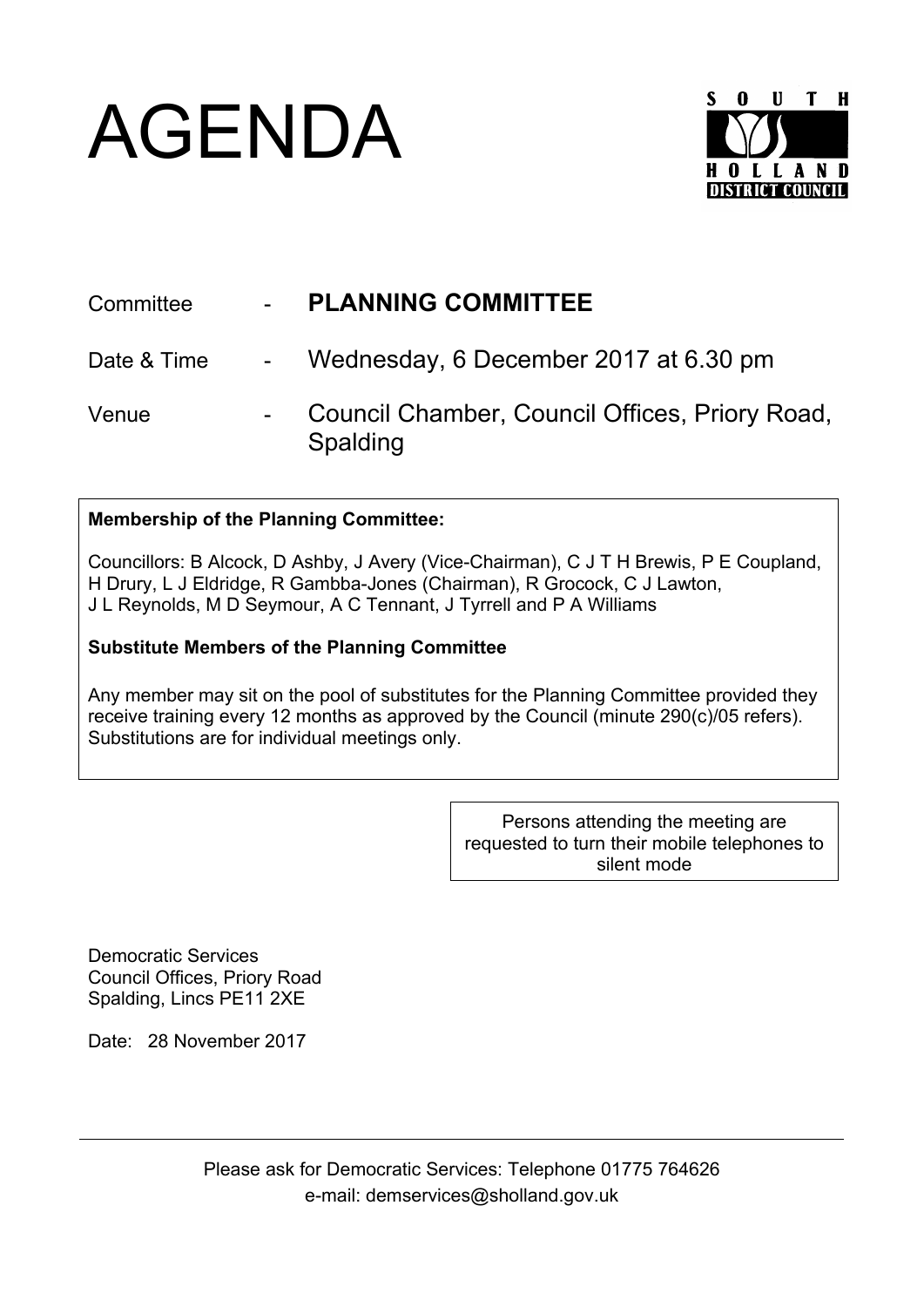## **A G E N D A**

| 1.  | Apologies for absence                                                                                                                                                                                                                                                                                                                                   |                      |
|-----|---------------------------------------------------------------------------------------------------------------------------------------------------------------------------------------------------------------------------------------------------------------------------------------------------------------------------------------------------------|----------------------|
| 2.  | <b>Minutes</b><br>To sign as a correct record the minutes of the meeting held on 8<br>November 2017 (copy enclosed).                                                                                                                                                                                                                                    | (Pages<br>$1 - 10$   |
| 3.  | <b>Declaration of Interests</b><br>(Where a Councillor has a Disclosable Pecuniary Interest the Councillor<br>must declare the interest to the meeting and leave the room without<br>participating in any discussion or making a statement on the item,<br>except where a Councillor is permitted to remain as a result of a grant of<br>dispensation.) |                      |
| 4.  | Questions asked under the Council's Constitution (Standing Orders).                                                                                                                                                                                                                                                                                     |                      |
| 5.  | H04-0333-17<br>Full application for the erection of 81 dwellings with associated garaging,<br>roads and sewers at land off Town Dam Lane, Donington, Spalding<br>(report of the Development Manager is enclosed).                                                                                                                                       | (Pages<br>$11 - 30$  |
| 6.  | H01-0501-17<br>Full application for the erection of 72 dwellings with associated garaging,<br>roads and sewers at land off Backgate, Cowbit, Spalding (report of the<br>Development Manager is enclosed).                                                                                                                                               | (Pages<br>$31 - 56$  |
| 7.  | H20-0882-17<br>Full application for a proposed dwelling including change of use of land<br>for storage to allow business expansion on land adjacent and rear at Lift<br>and Shift Ltd., Broadgate Road, Sutton St James (report of the<br>Development Manager is enclosed).                                                                             | (Pages<br>$57 - 64)$ |
| 8.  | H16-1002-17<br>Full application for the development of multi-use games area and<br>associated external works, south of existing at South Holland Post 16<br>Centre, Matmore Gate, Spalding (report of the Development Manager is<br>enclosed).                                                                                                          | (Pages<br>$65 - 72$  |
| 9.  | H11-0654-17<br>Full application for the change of use from bowls club to retail<br>warehouse (A1) at Unit 2, The Chase, Long Sutton, Spalding (report of<br>the Development Manager is enclosed).                                                                                                                                                       | (Pages<br>$73 - 80$  |
| 10. | H23-0440-17<br>Full application for use of land for the siting of mobile home at Eccles<br>Place, Hurdletree Bank, Cranesgate North (report of the Development<br>Manager is enclosed).                                                                                                                                                                 | (Pages<br>$81 - 88$  |